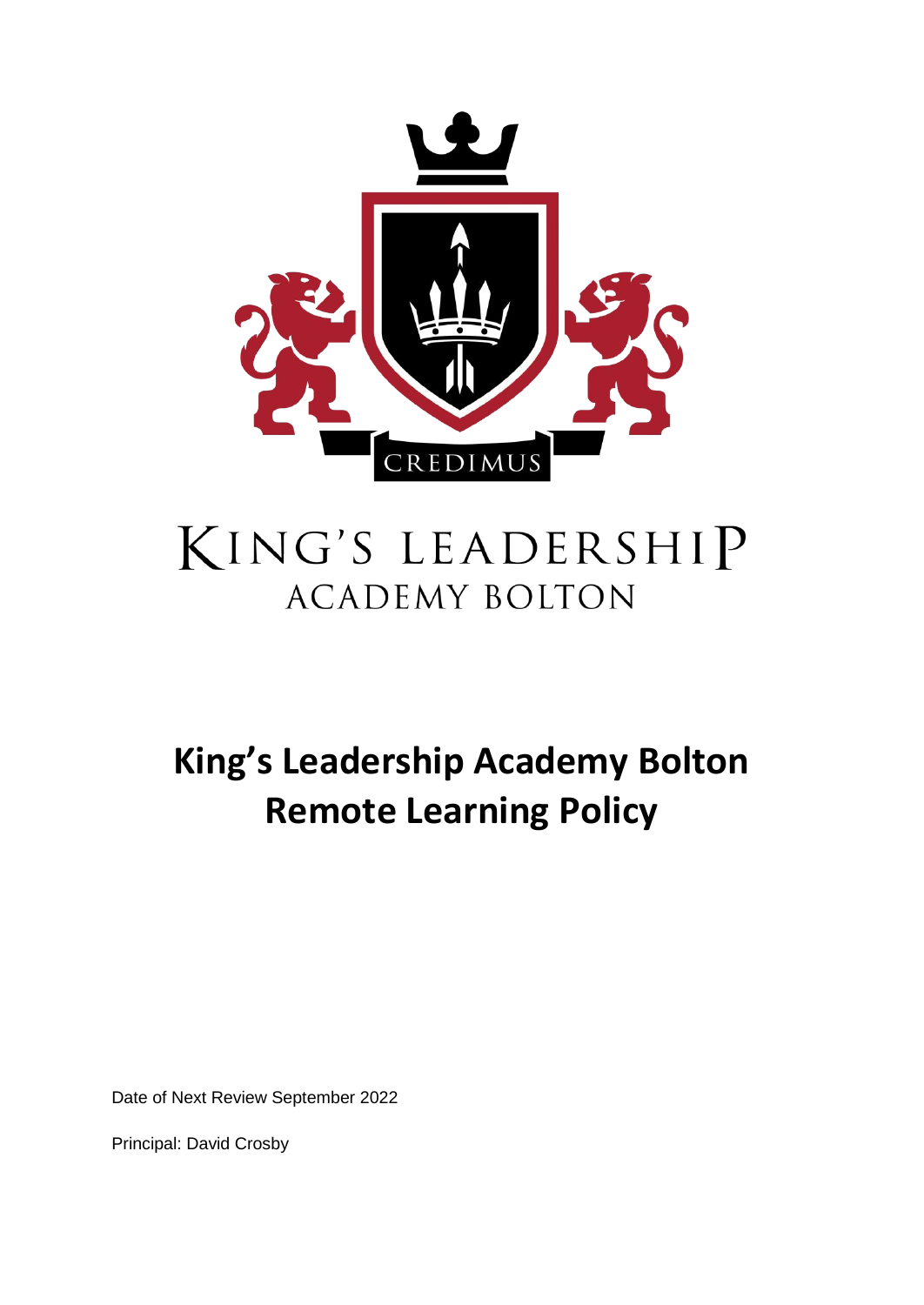#### **1. WE ARE COMMITTED TO:**

- 1.1. using a curriculum sequence that allows access to high-quality online and offline resources which are linked to the school's learning expectations
- 1.2. giving all pupils access to high quality remote education resources
- 1.3. selecting the online tools that will be consistently used across the school in order to allow interaction, assessment and feedback
- 1.4. setting rigorous work so that pupils have meaningful and ambitious content each day in their lessons
- 1.5. teaching through a progression model, so that knowledge and skills are built incrementally, with clarity about what is intended to be taught and practised in each area
- 1.6. providing frequent, clear explanations of new content to avoid misconceptions, delivered by a teacher in the school or through high-quality remote pathways such as google drive or Zoom
- 1.7. gaging how well pupils are progressing through the curriculum, with a focus on what they can remember and do more of
- 1.8. using suitable tasks which teachers can provide feedback on to close gaps and inform future learning
- 1.9. planning a programme that ensures students experience lessons equivalent to their school timetable, by following the same timetable at home.

## **2. THIS POLICY AIMS TO:**

- 2.1. ensure consistency in the approach to remote learning for all pupils (inc. SEND pupils and disadvantaged pupils) who aren't in school through the use of quality online/offline and remote resources
- 2.2. provide clear expectations for members of the school community with regards to the provision of high-quality remote learning
- 2.3. secure continuous delivery of the school curriculum regardless of situation
- 2.4. support effective communication between school and families
- 2.5. support attendance to learning

## **3. CONTENT AND DELIVERY TOOLS INCLUDE:**

- 3.1. online curriculum for all (Zoom, Google Classroom, Google Suite etc.)
- 3.2. use of regular live lessons as well as resources and lessons uploaded to Google Classroom for students to access
- 3.3. texts and phone calls home to ensure participation through class registers completed by teachers and year leaders.
- 3.4. materials such as school books, iPads and online platforms for learning.
- 3.5. use of high-quality resources developed solely for remote teaching
- 3.6. use of enrichment content such as Hegarty Maths, Seneca, Educake and Spiral.